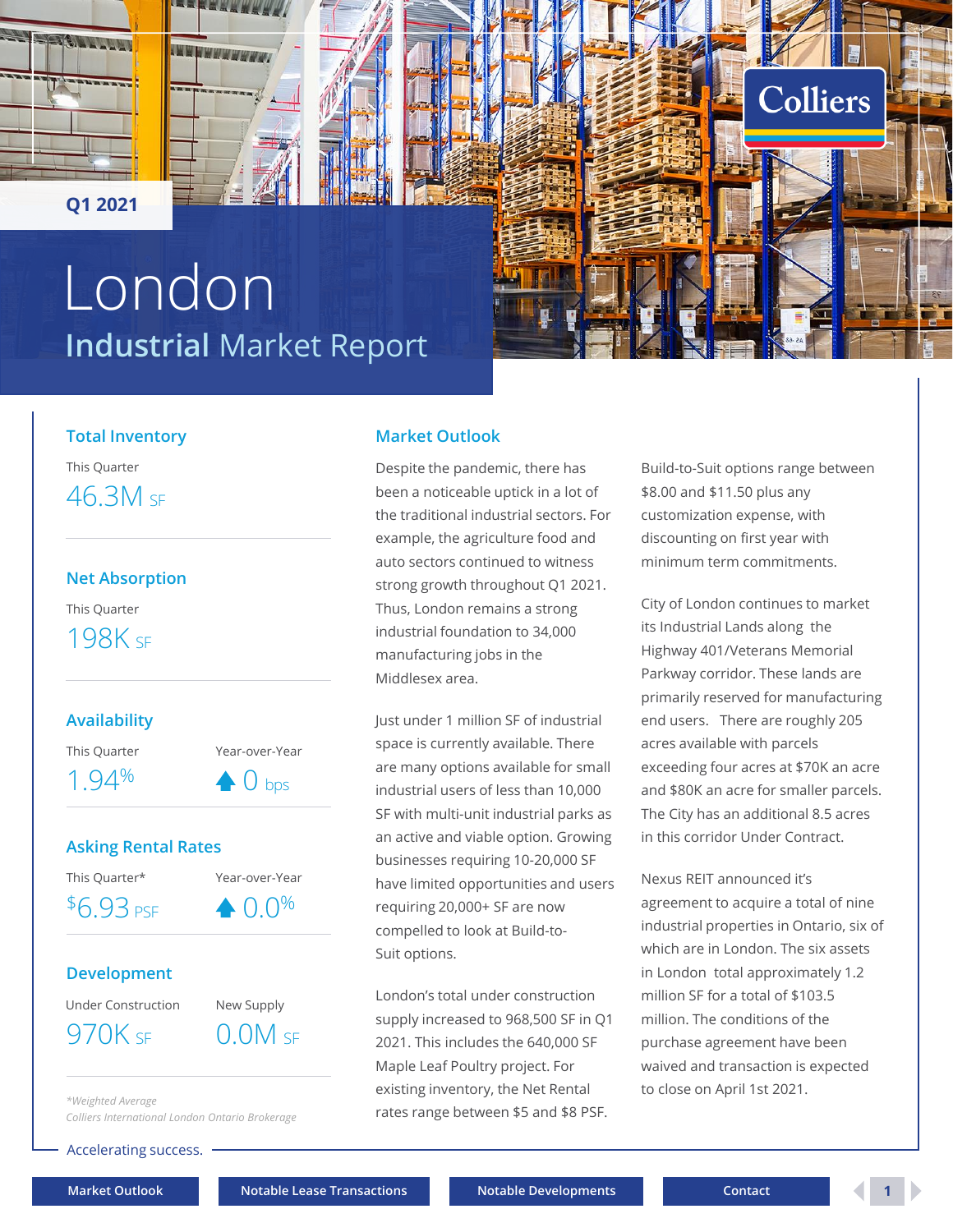## <span id="page-1-0"></span>Transaction Highlights

#### **Notable Lease Transactions**

| <b>Tenant</b> | <b>Building Name / Address</b> | <b>Lease Type</b> | Size (SF) |
|---------------|--------------------------------|-------------------|-----------|
| Undisclosed   | 580 Industrial Drive           | Head Lease        | 113,595   |
| Undisclosed   | 2391 Huron Street              | Head Lease        | 30,000    |
| Undisclosed   | 150 Exeter Road                | Head Lease        | 8,485     |
| Undisclosed   | 1510 Fanshawe Park Road        | Head Lease        | 6.000     |
| Undisclosed   | 70 Pacific Court               | Head Lease        | 4,577     |

## **Notable Developments**

| <b>Building Name / Address</b>            | <b>Building Status</b> | Size (SF) | <b>Est. Completion</b> | <b>Owner / Developer</b>                  |
|-------------------------------------------|------------------------|-----------|------------------------|-------------------------------------------|
| 15893 Dakota Place - Part 1               | <b>SPA</b>             | 50,000    | O4 2021                | Dancor Construction                       |
| 15893 Dakota Place - Part 2               | Pre Leasing            | 129,000   | O4 2021                | Dancor Construction                       |
| 2150 Oxford Street - Phase 2 & 4          | Pre Leasing            | 173,000   | O <sub>2</sub> 2022    | Dancor Construction                       |
| 2240 Huron Street – A & D                 | Pre Leasing            | 176,000   | O4 2022                | Dancor Construction                       |
| Oxford Street E & Industrial Road         | Under Contract         | 350,000   | TBA                    | Ellis Don Corporation                     |
| 1577 Wilton Grove Road - Maple Leaf Foods | <b>SPA</b>             | 640,000   | TBA                    | London Poultry Plant - Walters Group Inc. |